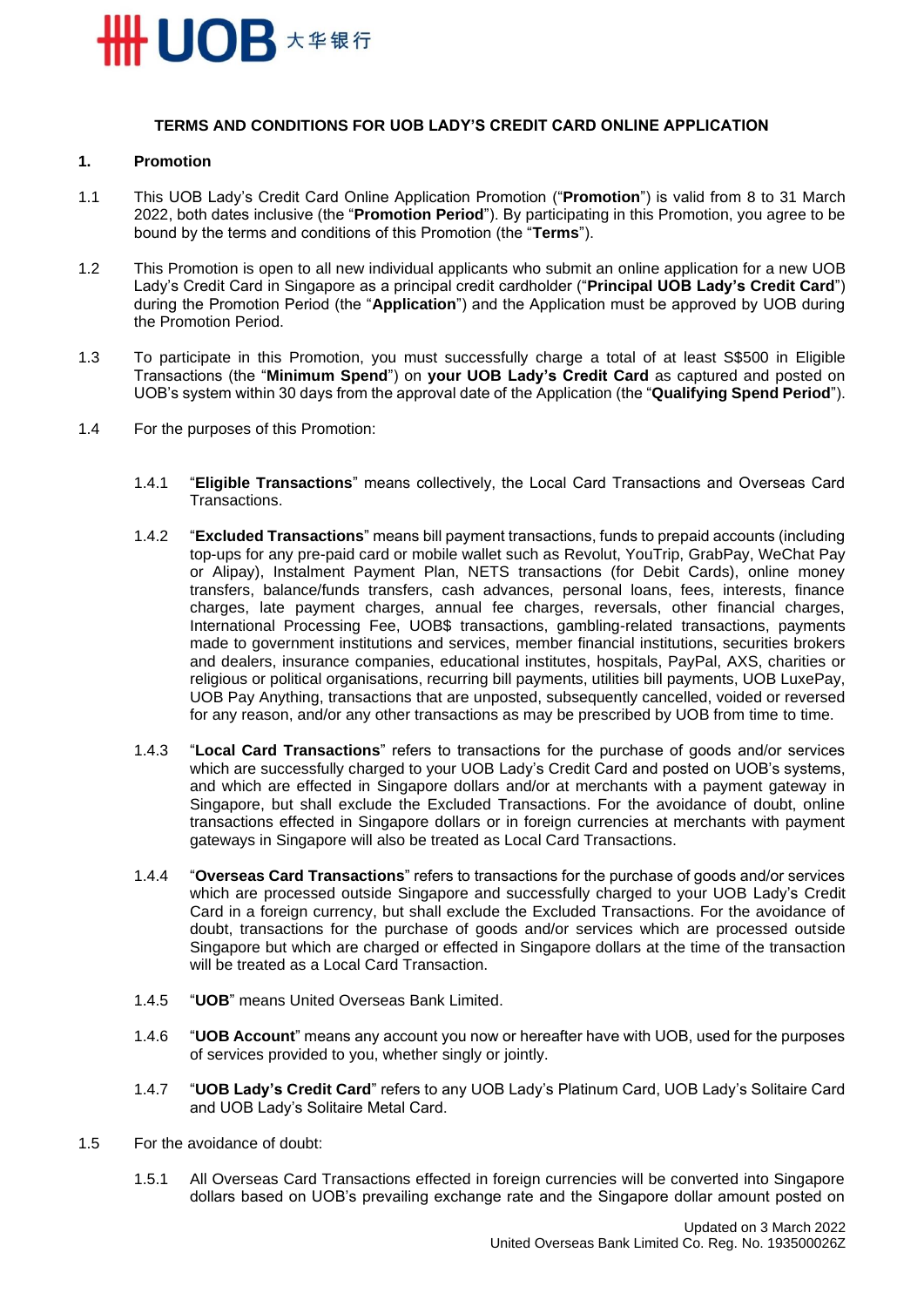UOB's system will be used for the purposes of computing the Minimum Spend under this Promotion.

### **2. Gift**

- 2.1 If you are the first 250 individuals to satisfy all of the conditions in Clauses 1.2 and 1.3 above (each, an "**Eligible Customer**"), you shall be eligible to redeem S\$80 worth of DFI Retail Group Vouchers (the "**Gift**"), which can be redeemed at Cold Storage, CS Fresh, Marketplace Jasons, Jasons Deli, Giant, Guardian and 7 Eleven.
	- 2.2 You will be notified via letter or SMS if you are eligible to redeem the Gift based on your last known mailing address or mobile number registered with UOB in UOB's records (the "**Redemption Notice**") by 30 June 2022 or such other date as UOB may determine in its sole discretion. The Redemption Notice will set out details on the redemption of your Gift. UOB reserves the right to decline any redemption of the Gift if any one of the requirements set out in the Redemption Notice is not met at the time of redemption. No replacement will be issued for a lost, stolen or destroyed Redemption Notice. For the avoidance of doubt, UOB and/or Cold Storage Singapore (1983) Pte Ltd may impose additional terms and conditions for the redemption of the Gift
- 2.3 The Gift must be redeemed during the redemption period specified in the Redemption Notice. UOB will not extend the redemption period for any reason whatsoever.
- 2.4 Gifts are on a first-come-first-served basis, whilst stocks last and subject to availability. UOB shall not be required to notify and/or update on the stock availability of the Gift.
- 2.5 You are only entitled to redeem one Gift under this Promotion.
- 2.6 The Gift is not exchangeable for cash, credit or kind, in full or in part, and is not replaceable if lost, damaged or stolen. No reservation, refund or exchange of the Gift is allowed.
- 2.7 UOB may substitute the Gift with any item of equivalent or similar value, without prior notice or reason or being liable to any person.
- 2.8 The Gift is supplied by third party merchants and UOB is not an agent of the merchant and/or supplier of the Gift. Accordingly, UOB makes no warranty or representation as to the quality, value, merchantability or fitness for purpose of the Gift and UOB assumes no liability or responsibility for the acts or omissions of the merchants or any non-performance or defects in the Gift. Any dispute regarding the Gift is to be resolved directly with the merchant and/or supplier of the Gift. UOB shall not be required to assist or act on your behalf in communicating with the merchant and/or supplier of the Gift. For the purposes of this clause, "Gift" includes any products and/or services provided by third party merchants in connection with the use and/or redemption of the Gift.
- 2.9 UOB may at its discretion forfeit the Gift, or, if already awarded, reclaim the Gift at your expense (whether by deducting any of your UOB Account(s) or otherwise) without payment, compensation, or having to give any reason whatsoever if your Principal UOB Lady's Credit Card account applied for under this Promotion is closed or terminated within nine (9) months from the date such account was opened.

## **3 General**

The General Terms and Conditions Governing Promotions set out in Appendix 1 will apply to this Promotion and form an integral part of these Terms.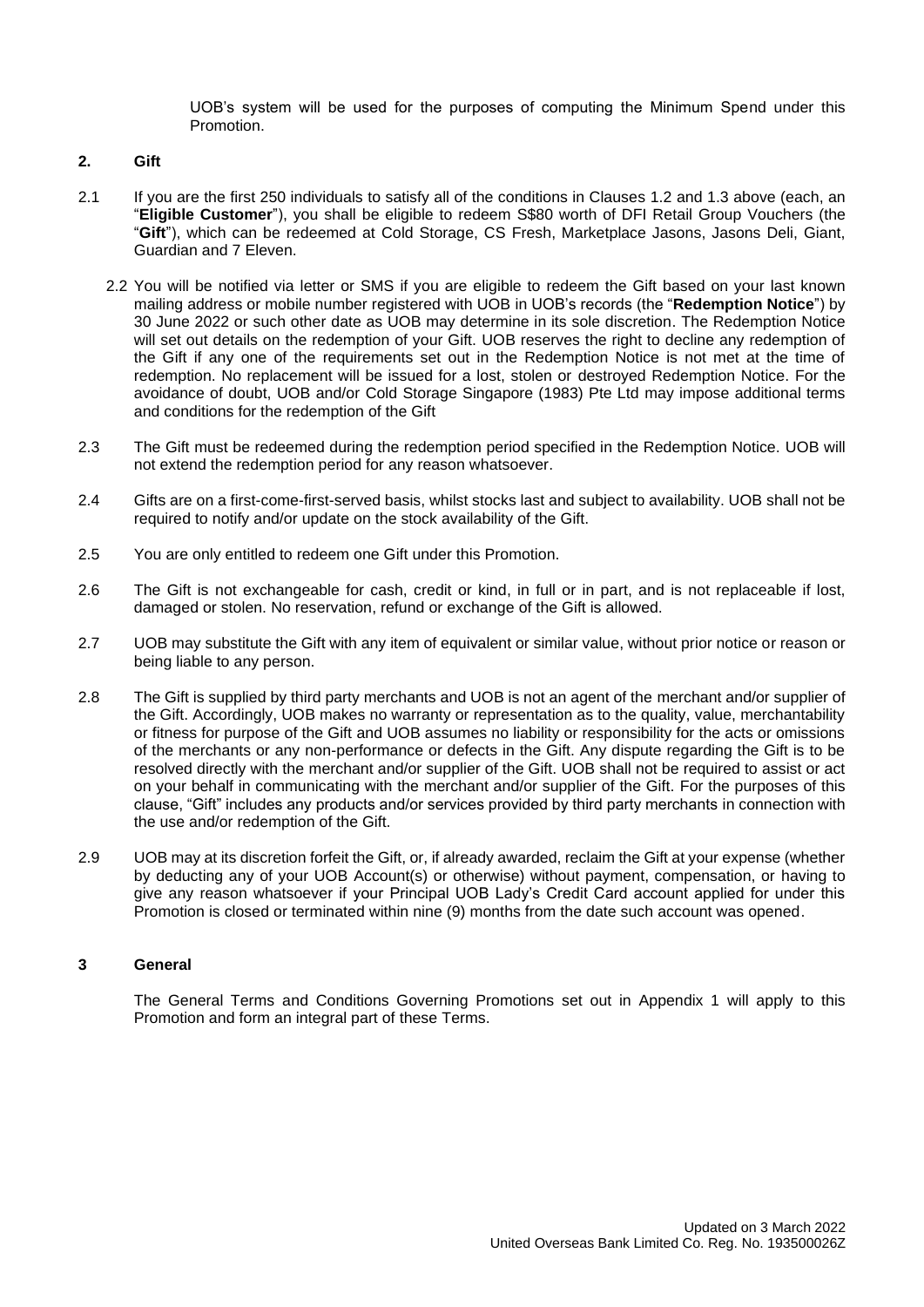# **General Terms and Conditions Governing Promotions**

- 1. The following persons shall not be eligible to participate in the Promotion:
	- (a) individuals who have cancelled their principal UOB credit card(s) six (6) months prior to the commencement of the Promotion Period;
	- (b) individuals who are existing principal holders of a UOB credit card at the time when their Application is approved;
	- (c) individuals whose UOB account(s) is/are voluntarily or involuntarily suspended, cancelled, closed or terminated at any time;
	- (d) individuals whose UOB account(s) is/are not active, valid, subsisting or in good standing or delinquent or unsatisfactorily conducted as may be determined by UOB at its sole discretion;
	- (e) individuals who are mentally unsound, facing legal incapacity or are incapable of handling their affairs, deceased, insolvent, bankrupt or have any legal proceedings (or any threat) of any nature instituted against them; or
	- (f) anyone whom UOB may decide to exclude, at its sole discretion, without any reason or prior notice at any time.
- 2. UOB will not be liable or responsible for any injury, loss or damage whatsoever or for any charge, cost or expense of any kind whatsoever suffered or incurred as a result of or in connection with the redemption or usage of the Gift or participation in this Promotion. Without limiting the foregoing, UOB will not be liable or responsible for any undelivered, misdirected, corrupted, lost or delayed text, transmission or transaction or any delay or failure in posting any transaction, howsoever caused.
- 3. UOB has the absolute right and unfettered discretion to make decisions on all matters relating to or in connection with the Promotion, including but not limited to the determination of whether you have met all the requirements of the Promotion. UOB's decisions shall be final, conclusive and binding and no payment or compensation will be given. UOB shall not be obliged to give any reason or prior notice or enter into any correspondence with any person on any matter or decision relating to the Promotion.
- 4. If UOB determines that you are ineligible to participate in this Promotion or to receive the Gift, UOB may in its sole discretion forfeit the Gift, reclaim the Gift or charge to and debit an amount equal to the value of the Gift from any of your accounts with UOB without prior notice to you. If the monies standing to the credit of your accounts are insufficient to reimburse UOB, you shall immediately reimburse UOB for the value of the Gift through such means as UOB may determine in its sole discretion.
- 5. The Terms shall be read in conjunction with the prevailing UOB Cardmember Agreement and any other terms that may be relevant in connection with this Promotion (collectively the "**Standard Terms**"). In the event of any inconsistency between (i) the Terms and the Standard Terms, the Terms shall prevail to the extent of such inconsistency; and (ii) the Terms and any advertising, promotional, publicity, brochure, marketing or other materials relating to or in connection with the Promotion, the Terms shall prevail to the extent that such discrepancy relates to this Promotion.
- 6. UOB may, at any time and at its discretion terminate the Promotion and/or amend any of the Terms, and all persons shall be bound by such amendments.
- 7. Unless otherwise stated, this Promotion is not valid with other offers, privileges or promotions.
- 8. By participating in this Promotion and in addition to any other consent you have already provided to UOB and any right of UOB under applicable laws, you consent to UOB and the necessary third parties collecting, using and disclosing your personal data for the purposes of this Promotion and to contact you, including by voice call or text message.
- 9. A person who is not a party to the Terms shall have no rights under the Contracts (Rights of Third Parties) Act (Cap 53B) to enforce the Terms.